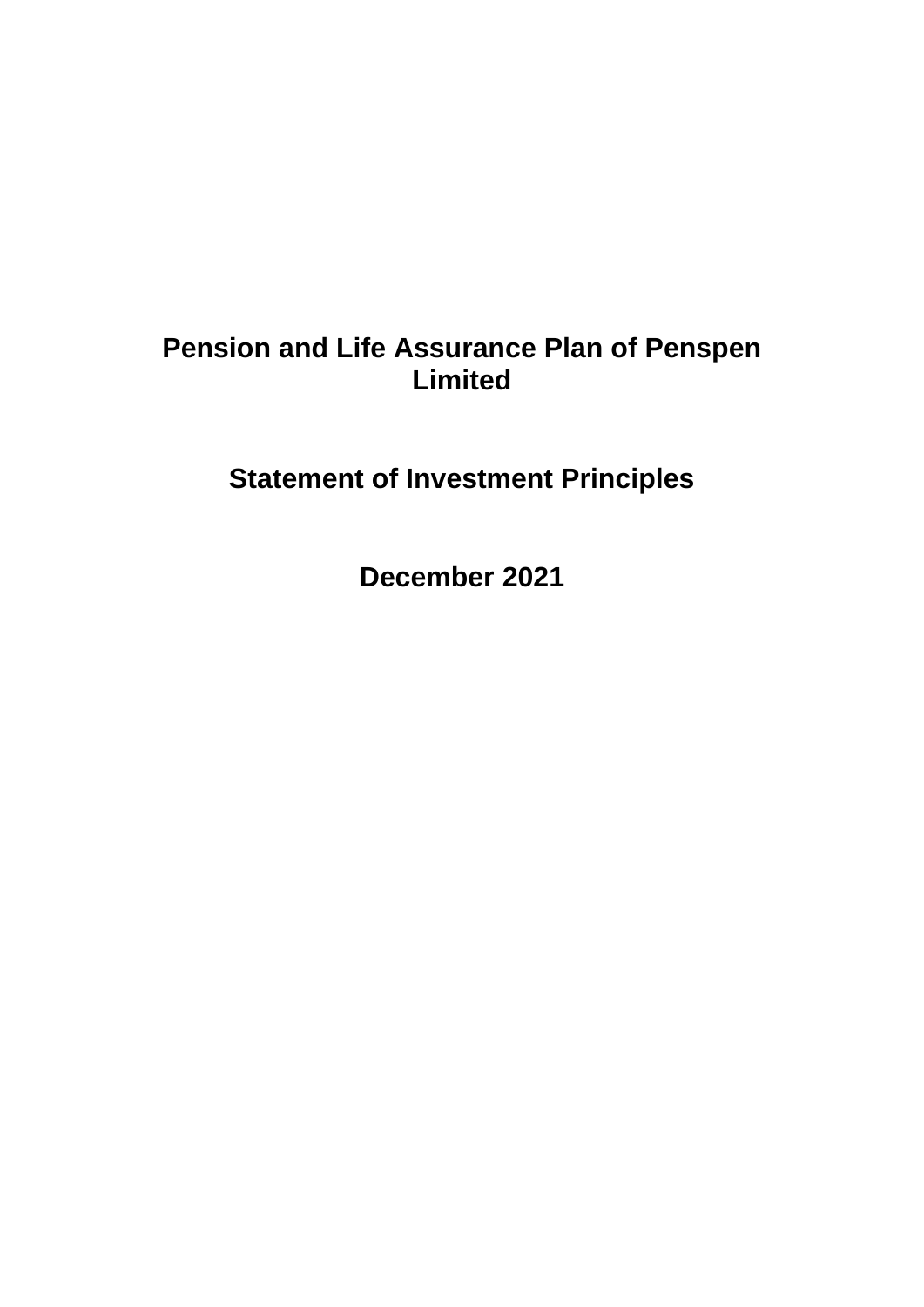# **Contents**

| Appendix 1: The Trustee's Investment Strategy |  |  |  |
|-----------------------------------------------|--|--|--|

Appendix 2: Fund Details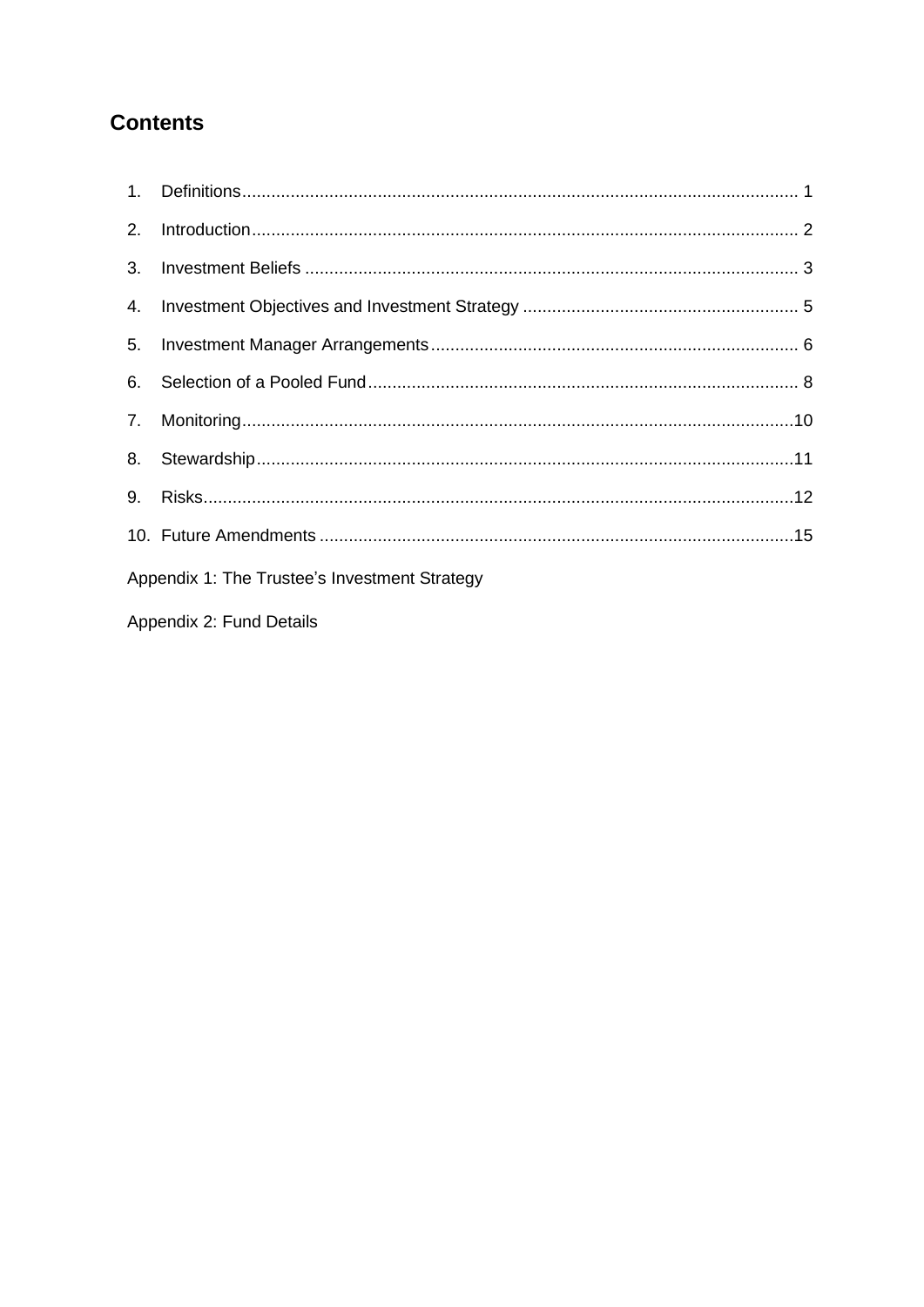# <span id="page-2-0"></span>**1.** Definitions

| <b>AVCs</b>               | <b>Additional Voluntary Contributions</b>                                                                                                                                                                                        |  |  |
|---------------------------|----------------------------------------------------------------------------------------------------------------------------------------------------------------------------------------------------------------------------------|--|--|
| <b>ESG</b>                | <b>Environmental, Social and Governance</b>                                                                                                                                                                                      |  |  |
| <b>Investment Adviser</b> | The Trustee is advised on investment matters by First<br><b>Actuarial LLP.</b>                                                                                                                                                   |  |  |
|                           | First Actuarial LLP is regulated by the Institute and Faculty<br>of Actuaries and is qualified to provide the required advice<br>through knowledge and practical experience of financial<br>matters relating to pension schemes. |  |  |
| Legislation               | This statement has been drafted to comply with relevant<br>legislation.                                                                                                                                                          |  |  |
|                           | In particular, consideration has been given to:                                                                                                                                                                                  |  |  |
|                           | the Pensions Act 1995;                                                                                                                                                                                                           |  |  |
|                           | the Occupational Pensions (Investment) Regulations<br>2005;                                                                                                                                                                      |  |  |
|                           | the Pension Protection Fund (Pensionable Service)<br>and Occupational Pension Schemes (Investment<br>and Disclosure) (Amendment and Modification)<br>Regulations 2018; and                                                       |  |  |
|                           | the Occupational Pension Schemes (Investment and<br>Disclosure) (Amendment) Regulations 2019.                                                                                                                                    |  |  |
| Scheme                    | Pension and Life Assurance Plan of Penspen Limited                                                                                                                                                                               |  |  |
| <b>Trustee</b>            | The Trustee of the Scheme                                                                                                                                                                                                        |  |  |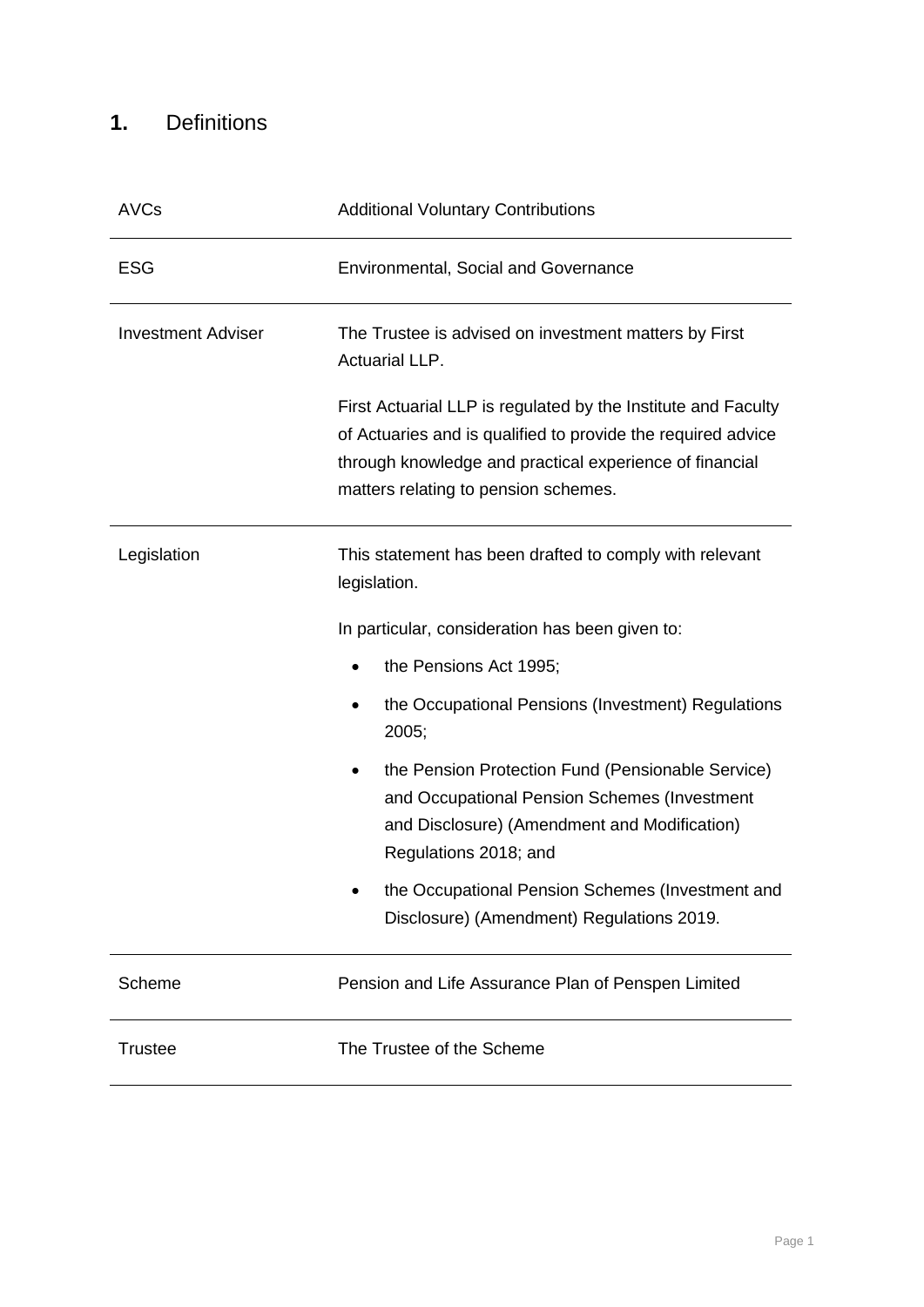### <span id="page-3-0"></span>**2.** Introduction

This statement is made in accordance with the requirements of legislation. The main body of the document sets out the principles and policies that govern investments made by the Trustee whilst details of the specific investment arrangements in place are provided in the Appendices.

Throughout the statement, wording in blue represents actions that will be taken by the Trustee in the implementation and monitoring of the Scheme's investment arrangements.

### **Investment advice**

The Trustee received and considered written investment advice from the Investment Adviser to help with the preparation of this statement.

The Trustee will obtain and consider written advice from the Investment Adviser when reviewing the Scheme's investment strategy or when considering the suitability of potential investments. The Trustee expects that such advice will be consistent with any guidance issued by The Pensions Regulator.

### **Legal advice**

The Trustee will seek legal advice relating to investment matters whenever deemed necessary.

### **Consultation with the sponsoring employer**

In preparing this statement, the Trustee consulted with the sponsoring employer.

The Trustee will consult with the sponsoring employer before making any changes to the Scheme's investment strategy.

### **Conflicts of interest**

The Trustee is satisfied that the Scheme's investment strategy meets its responsibility to invest the assets in the best interests of the members and beneficiaries and, in the case of a potential conflict of interest, in the sole interest of the members and beneficiaries.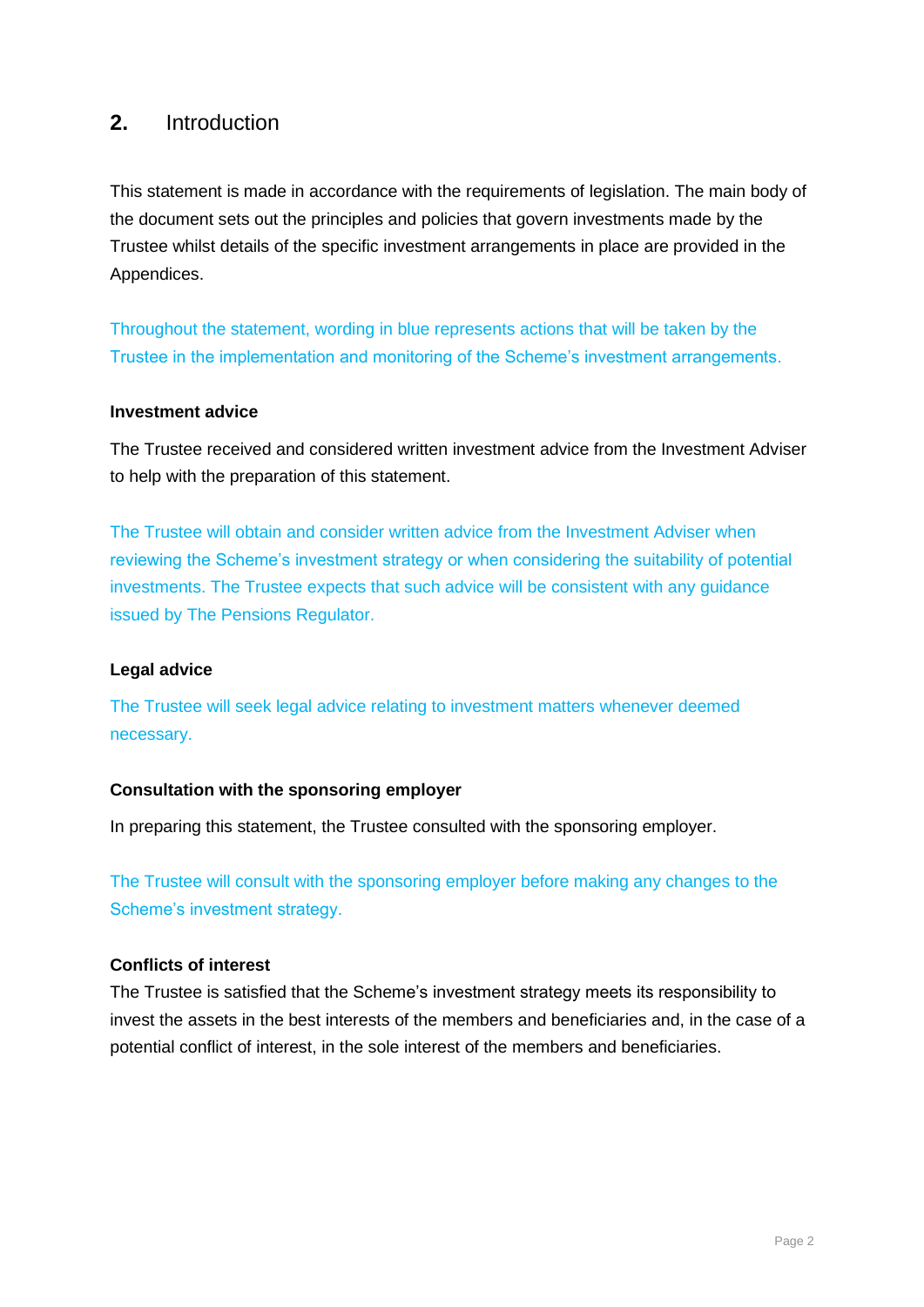### <span id="page-4-0"></span>**3.** Investment Beliefs

The investment beliefs stated below have been developed by the Trustee and are reflected in the Scheme's investment strategy.

### **Basic investment principles**

The Trustee believes that the following three basic investment principles should be taken into account in the construction of the Scheme's investment strategy:

- i) Targeting higher levels of investment return requires increased levels of investment risk which increases the volatility of the funding position.
- ii) Long-term performance of the Scheme's assets is attributable primarily to the strategic asset allocation rather than the choice of investment managers.
- iii) Asset diversification helps to reduce risk.

### **Financially material considerations and the appropriate time horizon**

The Trustee believes that the potential impact of any financially material considerations that may affect the Scheme's investments should be assessed over the period during which benefits are expected to be paid from the Scheme. In the terminology used by legislation, the Trustee considers this period of time to be "the appropriate time horizon of the investments".

### **ESG**

The Trustee believes that the impact of ESG risks and opportunities can be financially material and the Trustee recognises that ESG matters, particularly climate change, should be assessed over the appropriate time horizon.

### **Use of active management**

The Trustee believes that active management has the potential to add value either through offering the prospect of enhanced returns or through the control of volatility.

The Trustee also believes that active management may help to mitigate the financial impact of ESG risks.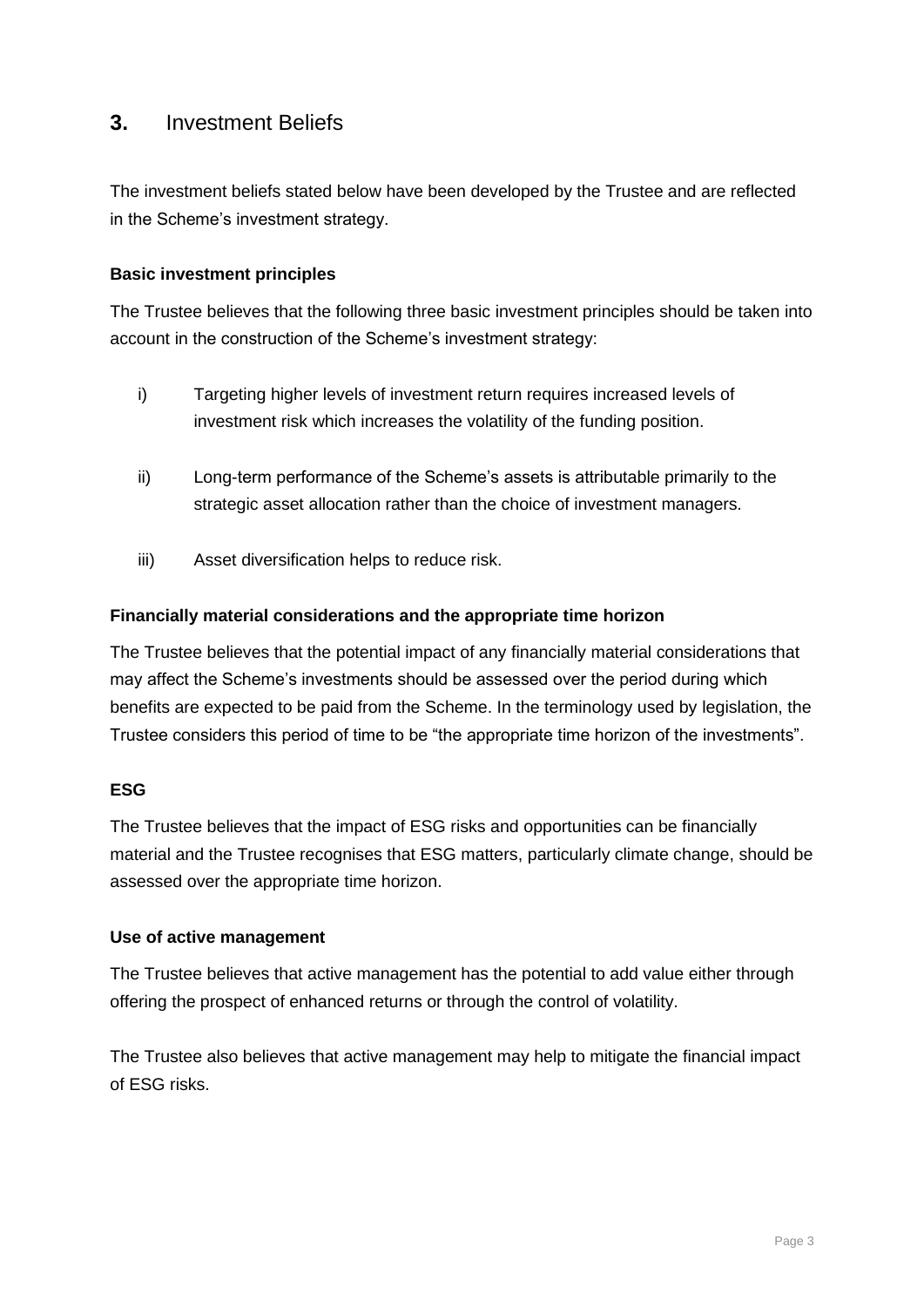## **3.** Investment Beliefs (continued)

### **Stewardship**

The Trustee believes that good stewardship can help create, and preserve, value for companies and markets as a whole.

### **Members' views (non-financial matters)**

Legislation defines non-financial matters as meaning the views of the members and beneficiaries including (but not limited to) ESG matters and the present and future quality of life of the members and beneficiaries of the Scheme.

The Trustee believes that its duty to members and beneficiaries will be best served by ensuring that all benefits can be paid as they fall due and the Trustee's Investment Objectives are designed to ensure this duty is achieved.

In reaching this conclusion, the Trustee considered whether to take members' views into account when determining a suitable investment strategy and in the selection, retention and realisation of investments. However, the Trustee has determined that it would not be practical to do so. In particular, the Trustee concluded that it is likely that members and beneficiaries would hold a broad range of views which would be difficult to accommodate.

At least every three years, the Trustee will:

- review the suitability of its investment beliefs; and
- review its policy on whether to take account of members' views within the Scheme's investment strategy and in the selection, retention and realisation of investments.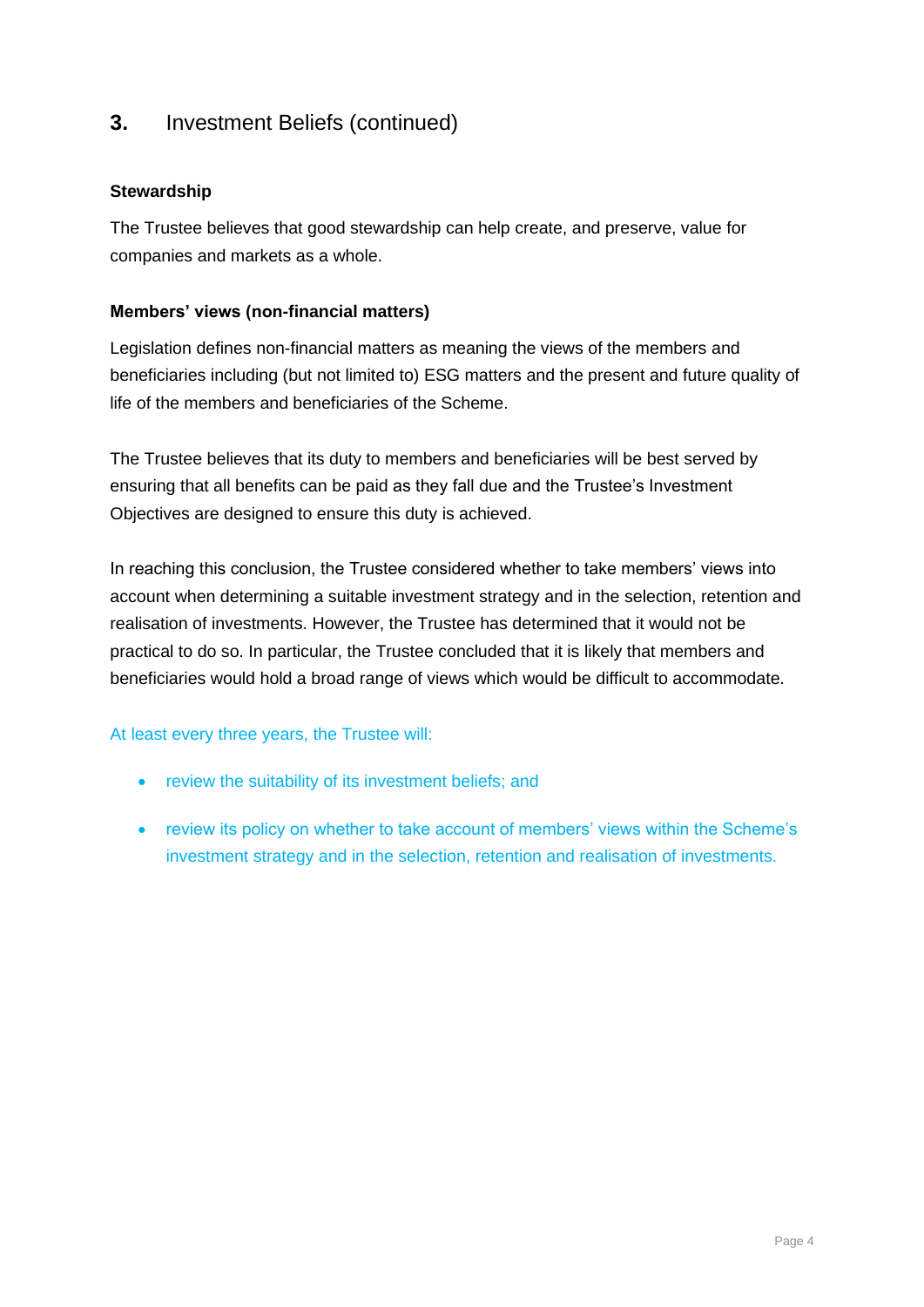# <span id="page-6-0"></span>**4.** Investment Objectives and Investment Strategy

The Trustee's primary investment objectives are:

- to ensure that the assets are sufficient and available to pay members' benefits as and when they fall due;
- to generate an appropriate level of investment returns to improve the funding position and thereby improve security for members; and
- to protect the funding position limiting the scope for adverse investment experience reducing security for members.

The Trustee's investment approach is designed to strike a balance between the above primary objectives but also considers:

- the nature and timing of benefit payments;
- expected levels of investment return on different asset classes;
- expected levels of investment return variability and, specifically, the expected level of short-term volatility of the funding position;
- the sponsoring employer's ability to withstand additional contribution requirements that may arise from volatility in the funding position; and
- the full range of available investments (within the bounds of practicality).

The Trustee has taken advice from the Investment Advisor to construct a portfolio of investments consistent with these objectives. In doing so, consideration is given to all matters which are believed to be financially material.

Details of the current investment strategy are provided in Appendix 1.

The Trustee will review its investment objectives and the Scheme's strategic asset allocation at least every three years.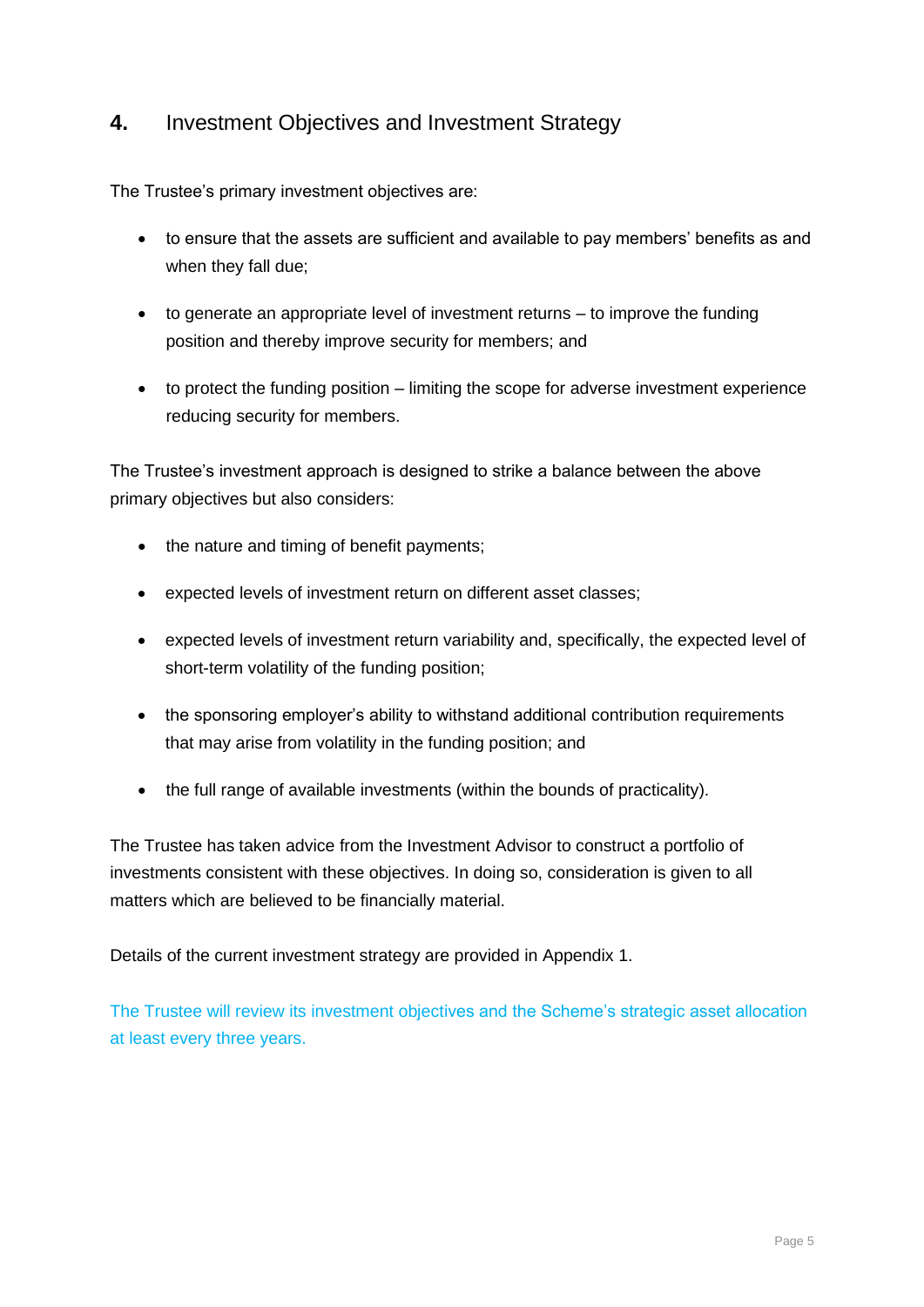## <span id="page-7-0"></span>**5.** Investment Manager Arrangements

### **Use of pooled funds**

Day-to-day management of the Scheme's assets, including the selection, retention and realisation of investments, is delegated to one or more investment managers.

Taking into account the size of the Scheme's assets, the Trustee has concluded that pooled funds represent the most pragmatic way of implementing the Scheme's investment strategy rather than establishing segregated mandates with investment managers.

To ensure safekeeping of the assets, ownership and day-to-day control of the assets is undertaken by custodian organisations which are independent of the sponsoring employer and the investment managers. Where a pooled fund is held, the custodian will typically be appointed by the investment manager.

The assets held by the Scheme are invested predominantly on regulated markets, as so defined in legislation. Any investments that do not trade on regulated markets are kept to a prudent level.

The Trustee will primarily hold pooled funds and will ensure the Scheme's assets are predominantly invested on regulated markets.

### **Use of derivatives**

The Trustee may select pooled funds which are permitted to use derivative instruments to reduce risk or for efficient portfolio management. Risk reduction would include mitigating the impact of a potential fall in markets or the implementation of currency hedging whilst efficient portfolio management would include using derivatives as a cost-effective way of gaining access to a market or as a method for generating capital and/or income with an acceptable level of risk.

### **Leverage**

Investments held to match the sensitivity of the Scheme's liabilities to changes in interest rates and inflation may be leveraged. The use of such assets reduces the volatility of the Scheme's funding position.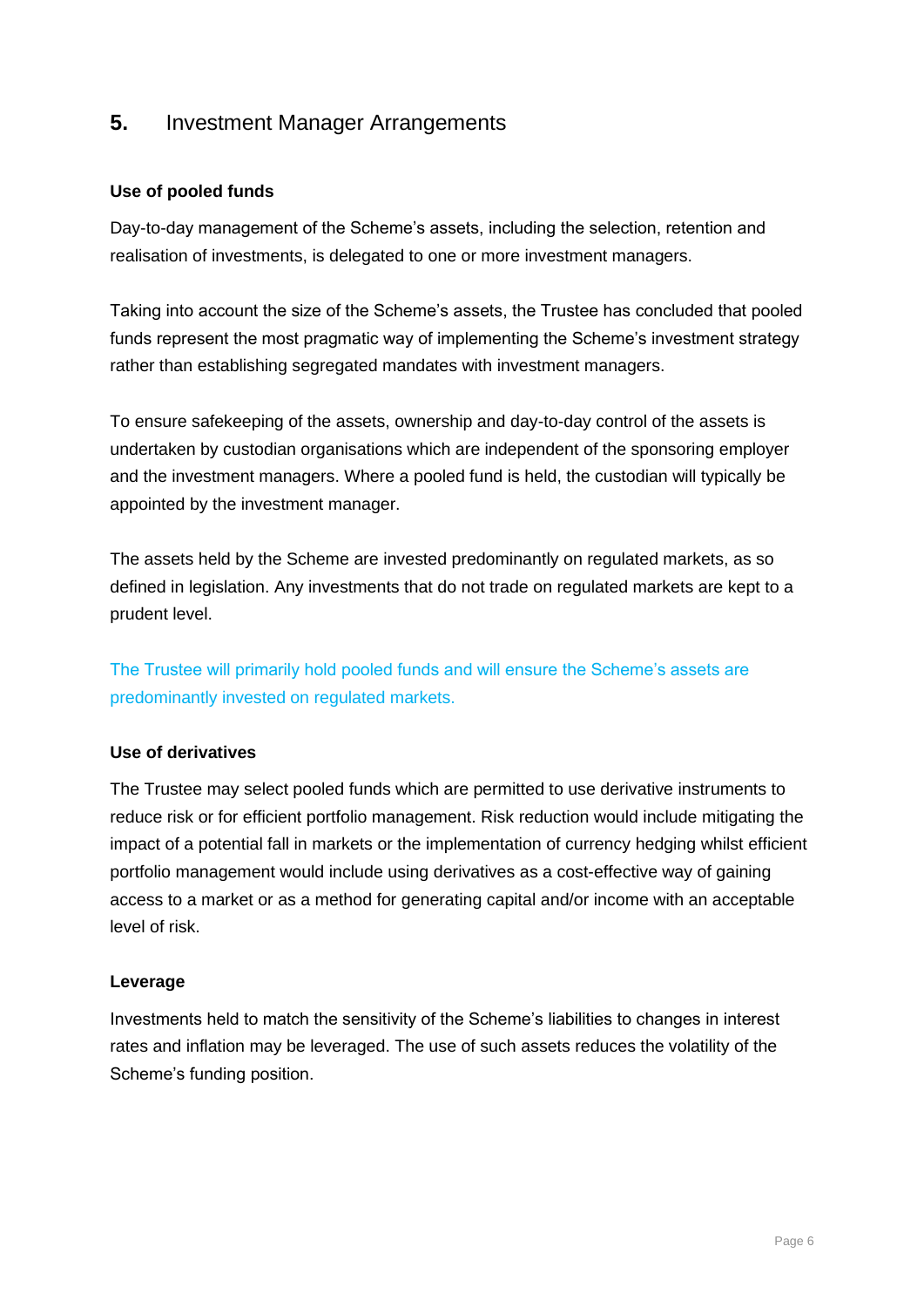## **5.** Investment Manager Arrangements (continued)

### **Alignment with the Trustee's investment principles**

As the Scheme's assets are held in pooled funds, the Trustee has limited influence over the investment managers' investment decisions. In practice, investment managers cannot fully align their strategy and decisions to the (potentially conflicting) policies of all their pooled fund investors in relation to strategy, long-term performance of debt/equity issuers, engagement and portfolio turnover.

It is therefore the Trustee's responsibility to ensure that the approaches adopted by investment managers are consistent with the Trustee's policies before any new appointment, and to monitor and to consider terminating any existing arrangements that appear to be investing contrary to those policies.

The Trustee expects investment managers, where appropriate, to make decisions based on assessments of the longer term financial and non-financial performance of debt/equity issuers, and to engage with issuers to improve their performance. The Trustee assesses this when selecting and monitoring managers.

### **Duration of Investment Manager Arrangements**

Although the Trustee regularly reviews the ongoing suitability of the pooled funds held, the expectation is that pooled funds will normally be held for several years.

### **AVCs**

Details of the current AVC arrangements are provided in Appendix 1.

The Trustee will review the ongoing suitability of the AVC arrangements on a periodic basis.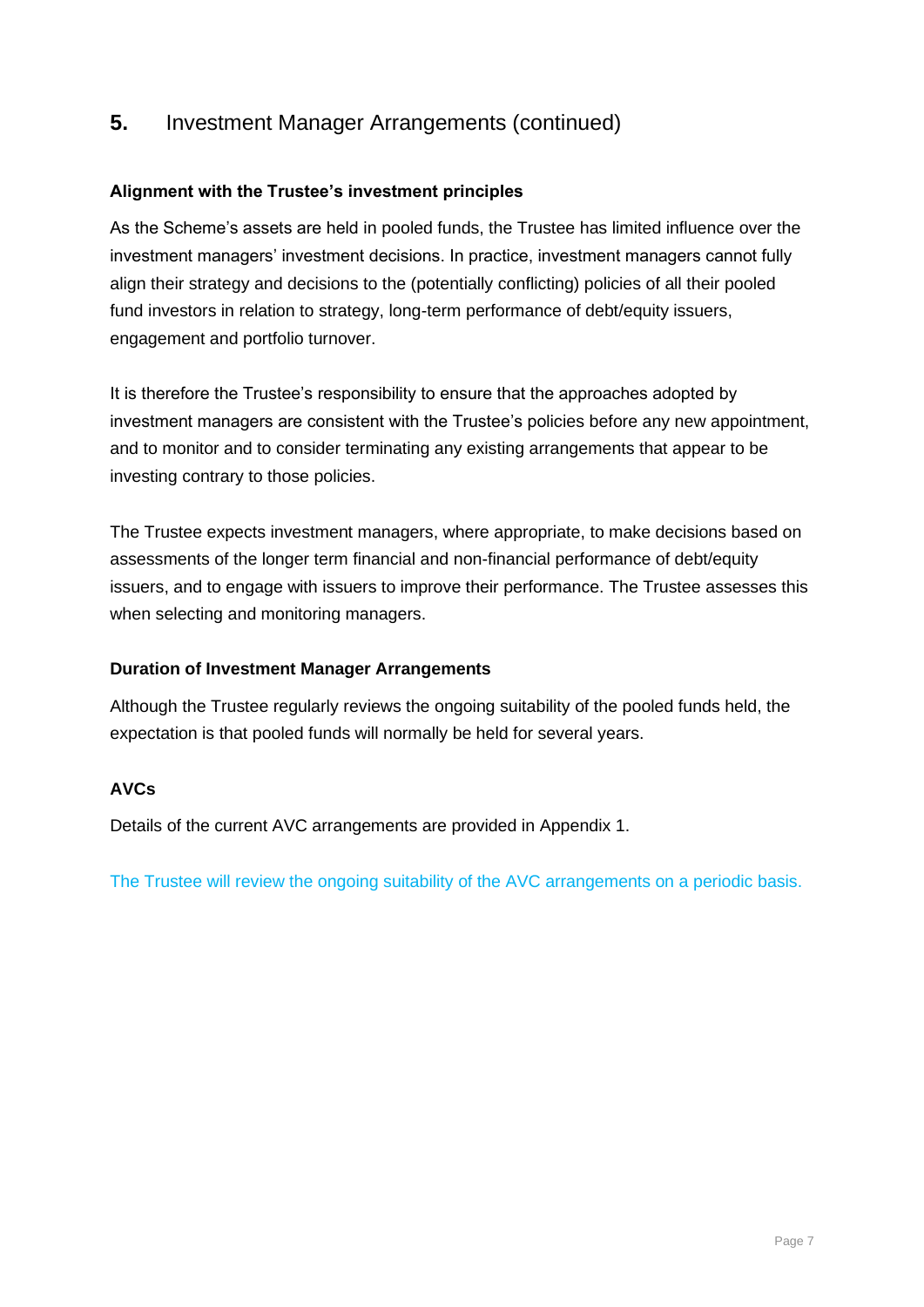# <span id="page-9-0"></span>**6.** Selection of a Pooled Fund

In assessing the suitability of a pooled fund, the Trustee, in conjunction with the Investment Adviser, considers how the fund would fit within the Scheme's investment strategy and how the fund is expected to help the Trustee meet its investment objectives. As part of this consideration, all matters which are deemed to be financially material are taken into account including:

- whether the investment manager has appropriate knowledge and experience;
- the pooled fund's objective and whether that objective is consistent with the performance that the Trustee expects from that fund;
- the risks associated with the pooled fund;
- whether the pooled fund's return is expected to exceed inflation over the long-term;
- past performance with the emphasis being on assessing long-term performance;
- the assets that will be held within the pooled fund, including whether the asset allocation is expected to change over time, and the extent of any exposure to overseas currencies;
- the pooled fund's fee structure to ensure that this is reasonable and that it does not provide an incentive for the investment manager to manage the pooled fund in a way that differs from the expectations of the Trustee;
- (where appropriate) whether the higher fees associated with active management are justified;
- how frequently underlying investments within the pooled fund are expected to be traded by the investment manager;
- portfolio turnover costs;
- the investment manager's approach to ESG matters);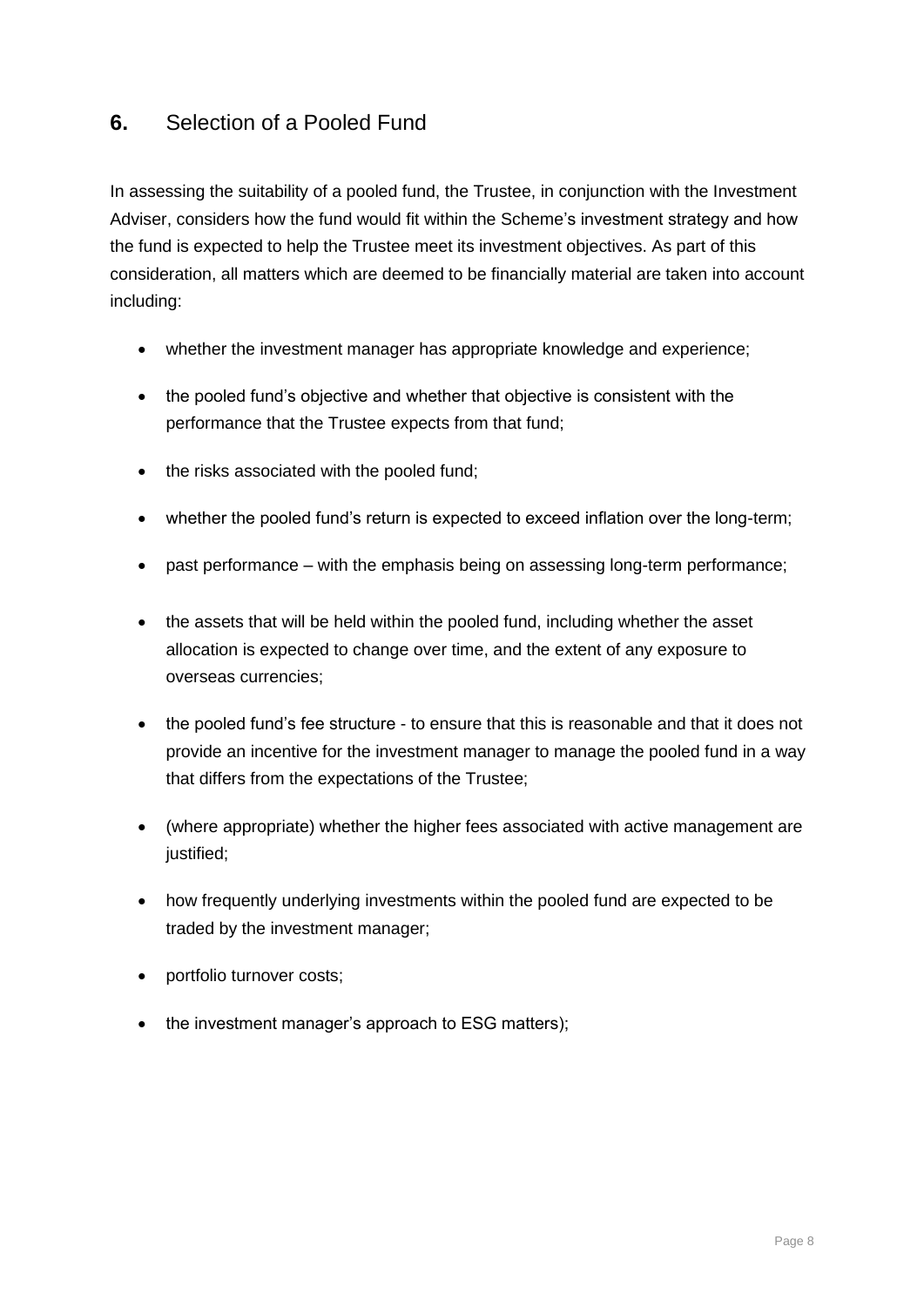# **6.** Selection of a Pooled Fund (continued)

- the investment manager's policy in relation to the exercise of the rights (including voting rights) attaching to the investments held within the pooled fund; and
- the investment manager's policy in relation to undertaking engagement activities in respect of the investments held within the pooled fund\*.

*\*This includes engaging with an issuer of debt or equity regarding matters including (but not limited to) performance, strategy, capital structure, management of actual or potential conflicts of interest, risks, and ESG considerations. It also includes engaging on these matters with other investment managers, other holders of debt or equity and persons or groups of persons who have an interest in the issuer of debt or equity.*

At least every three years, the Trustee will review whether the ongoing use of each fund remains consistent with its investment strategy.

The Trustee will ensure any new pooled funds introduced into the investment strategy are appropriate to the circumstances of the Scheme.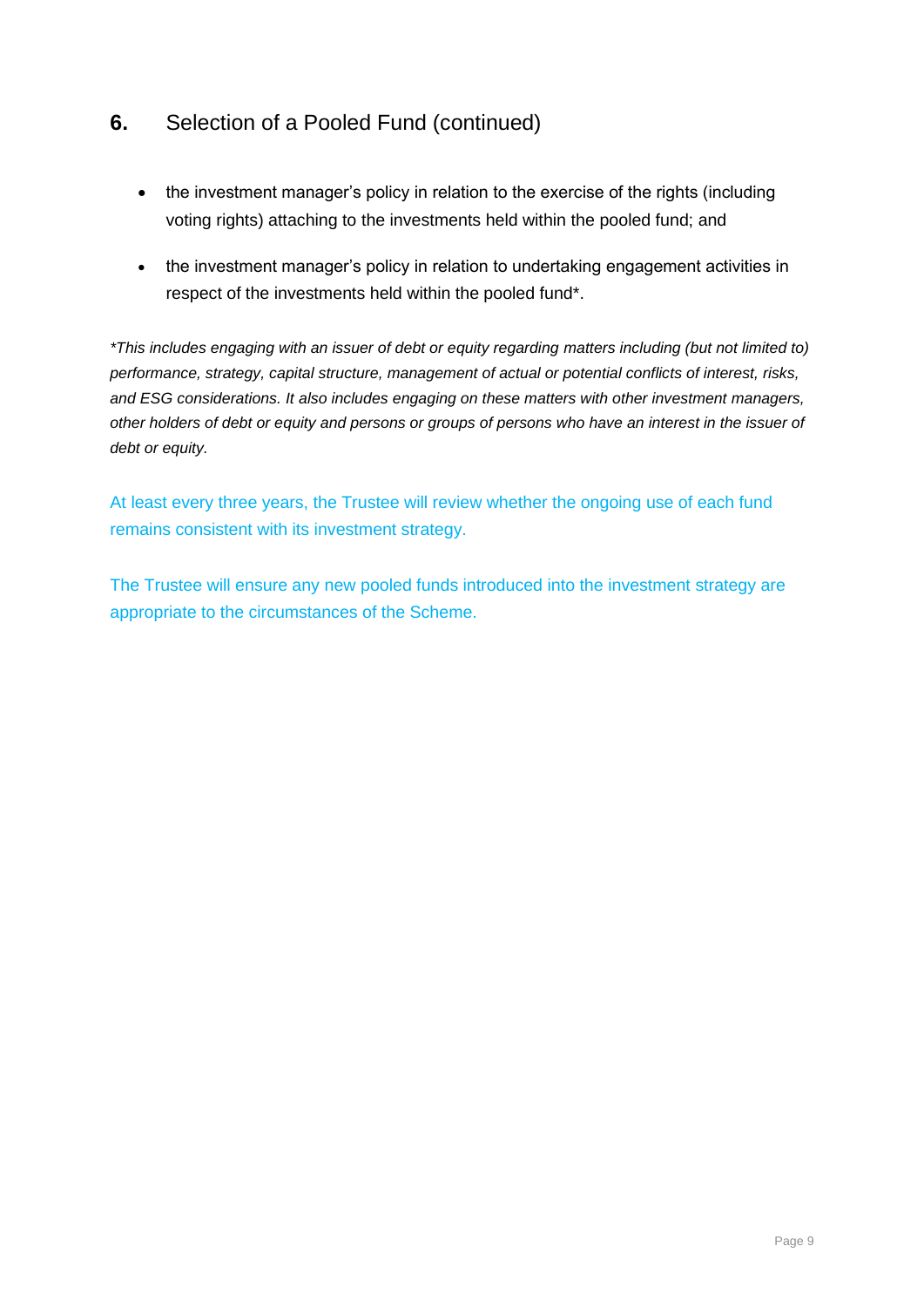# <span id="page-11-0"></span>**7.** Monitoring

The Trustee regularly reviews the Scheme's investments for all matters considered to be financially material (including ESG matters). This includes reviewing that each fund continues to operate in a manner that is consistent with the factors used by the Trustee to select the fund and that the choice of funds remains appropriate.

When assessing the performance of a fund, the Trustee does not usually place too much emphasis on short-term performance although it will seek to ensure that reasons for shortterm performance (whether favourable or unfavourable) are understood.

To assist with the monitoring of the investment managers, the Trustee receives regular information from the Investment Adviser providing details of investment manager performance and asset allocation decisions. This analysis includes comparisons with benchmarks and relevant peer-group data.

The analysis assesses whether performance has been in line with expectations given market conditions and whether the level of risk has been as expected.

The Investment Adviser also provides regular updates on the investment managers' actions regarding ESG matters and shareholder engagement.

The Investment Adviser regularly meets with the managers of pooled funds on its approved list.

In monitoring portfolio turnover costs for a pooled fund, the Trustee expects investment managers to provide cost data under the framework developed by the Cost Transparency Initiative.

### **Action when a pooled fund is causing concern**

Where concerns about a fund are identified, the Trustee may look to reduce exposure to that fund or disinvest from it entirely. However, such action is expected to be infrequent and, in the first instance, the Trustee would normally expect the Investment Adviser to raise the concerns with the investment manager. Thereafter, the Trustee, in conjunction with the Investment Adviser, would monitor the position to assess whether the situation improves.

The Trustee will regularly assess the ongoing suitability of each pooled fund held for all matters deemed to be financially material (including ESG matters and portfolio turnover costs).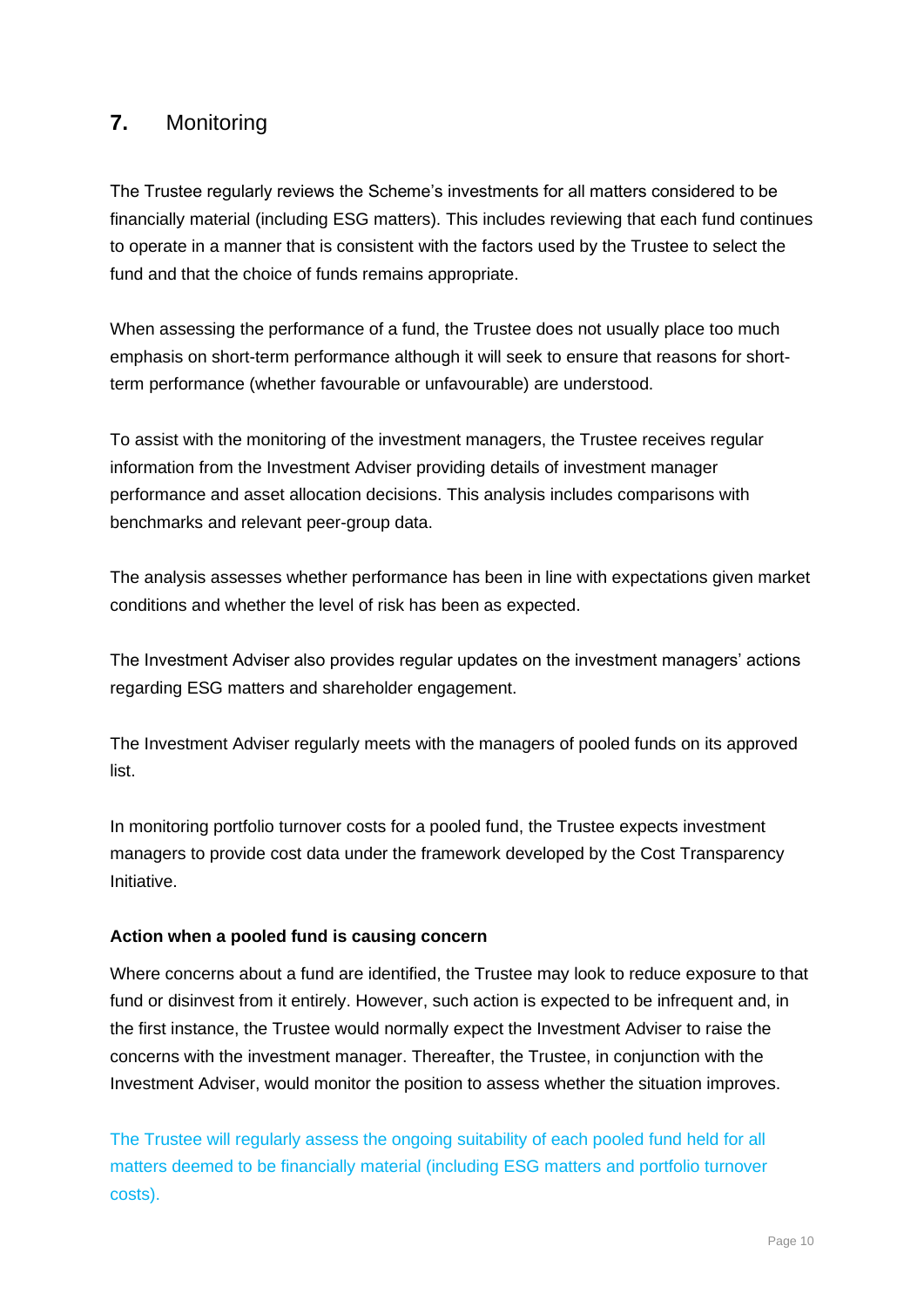### <span id="page-12-0"></span>**8.** Stewardship

The Trustee's policy in relation to the exercise of rights attaching to investments, and undertaking engagement activities in respect of investments, is that it wishes to encourage best practice in terms of stewardship.

However, because the Scheme's assets are invested in pooled funds, the Trustee accepts that ongoing engagement with the underlying companies (including the exercise of voting rights) will be determined by the investment managers' own policies on such matters. Consequently, the Trustee recognises that its ability to directly influence the action of companies is limited.

The Trustee recognises that members might wish the Trustee to engage with the underlying companies in which the Scheme invests with the objective of improving corporate behaviour to benefit the environment and society. However, the Trustee's priority is to select investment managers which are best suited to help meet the Trustee's investment objectives. In making this assessment, the Trustee will receive advice from the Investment Adviser.

The Trustee recognises that investment managers' engagement policies are likely to be focussed on maximising financial returns and minimising financial risks rather than targeting an environmental or societal benefit.

Nevertheless, the Trustee expects that each investment manager should discharge its responsibilities in respect of investee companies in accordance with that investment manager's own corporate governance policies and current best practice, such as the UK Stewardship Code and the UN Principles for Responsible Investment.

The Trustee also expects that, where appropriate, each investment manager should take ESG considerations into account when exercising the rights attaching to investments and in taking decisions relating to the selection, retention and realisation of investments.

The Trustee expects that the investment managers selected to manage the Scheme's assets should invest for the medium to long term and should engage with issuers of debt or equity with a view to improving performance over this time frame.

The Trustee will review the stewardship policies of the investment managers on an annual basis.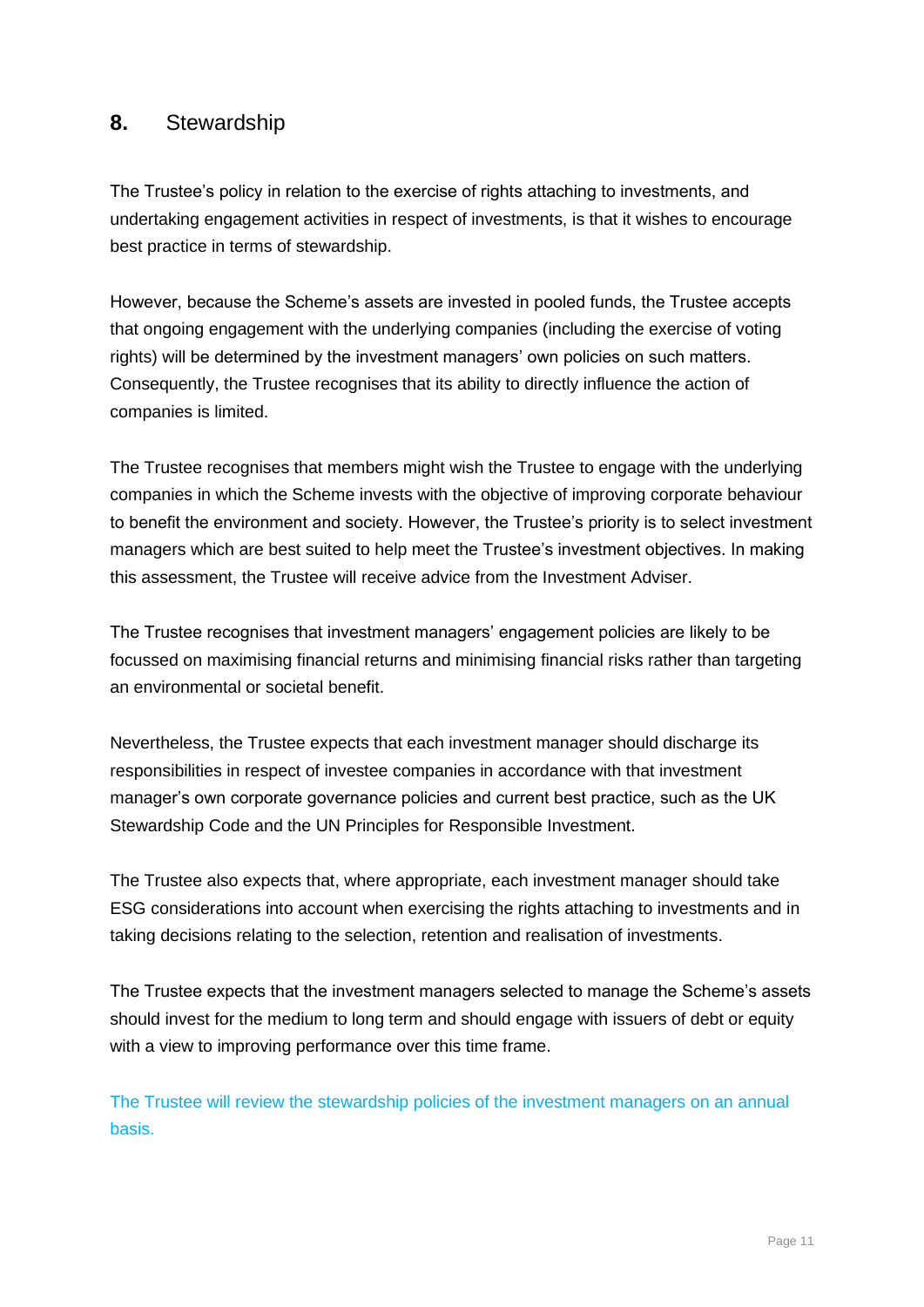### <span id="page-13-0"></span>**9.** Risks

The principal investment risks identified by the Trustee are listed below together with an explanation of how they are mitigated.

### **Indirect credit risk**

The risk that an investment held within a pooled fund will suffer a financial loss because of a third party failing to pay monies that it owes.

### **Currency risk**

The risk that the value of an investment will fall because of adverse movements in currency markets.

### **Real return risk**

The risk that the Scheme's assets do not deliver a long-term return in excess of inflation.

### **ESG risk**

The risk that ESG factors will adversely impact the value of the Scheme's investments.

### **Investment manager risk**

The risk that an investment manager does not deliver returns in line with expectations.

### Mitigation of the above risks

The risks listed above are mitigated by the Trustee monitoring the suitability of the pooled funds used by the Scheme. This monitoring is carried out in conjunction with the Investment Adviser.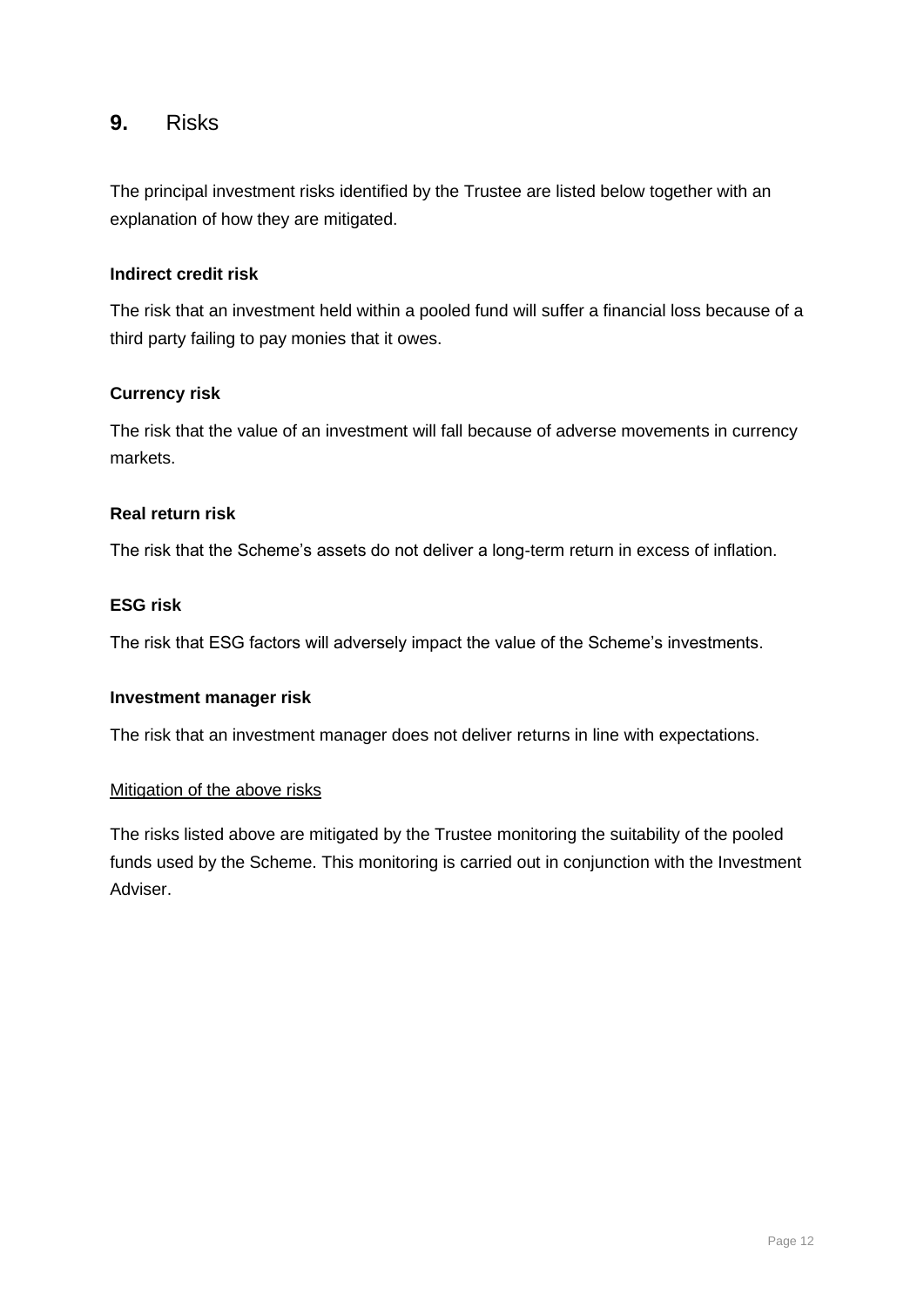### **9.** Risks (continued)

### **Solvency and employer covenant risk**

The risk that the Scheme's assets fall short of the amount required to pay all benefits and expenses as they fall due and that insufficient assets could be recoverable from the Employer to meet the shortfall.

### **Mitigation**

The Trustee's funding approach is designed to be prudent and, in determining the funding and investment strategy, the Trustee considers the strength of the covenant of the sponsoring employer.

### **Self-Investment risk**

The risk that the Scheme's assets are linked to the sponsoring employer which could mean a reduction in the covenant of the sponsoring employer would simultaneously decrease the value of the Scheme's assets.

### Mitigation

The Trustee will ensure exposure to employer-related assets does not exceed limits prescribed in legislation.

### **Direct credit risk**

The risk that disruption with an investment manager (such as fraud or insolvency) could adversely impact the value of the Scheme's investments.

### **Mitigation**

Any pooled funds held are structured such that the Scheme's assets are ringfenced from the assets of the investment manager and other investors. Details of the legal structures of the funds held are provided in Appendix 2.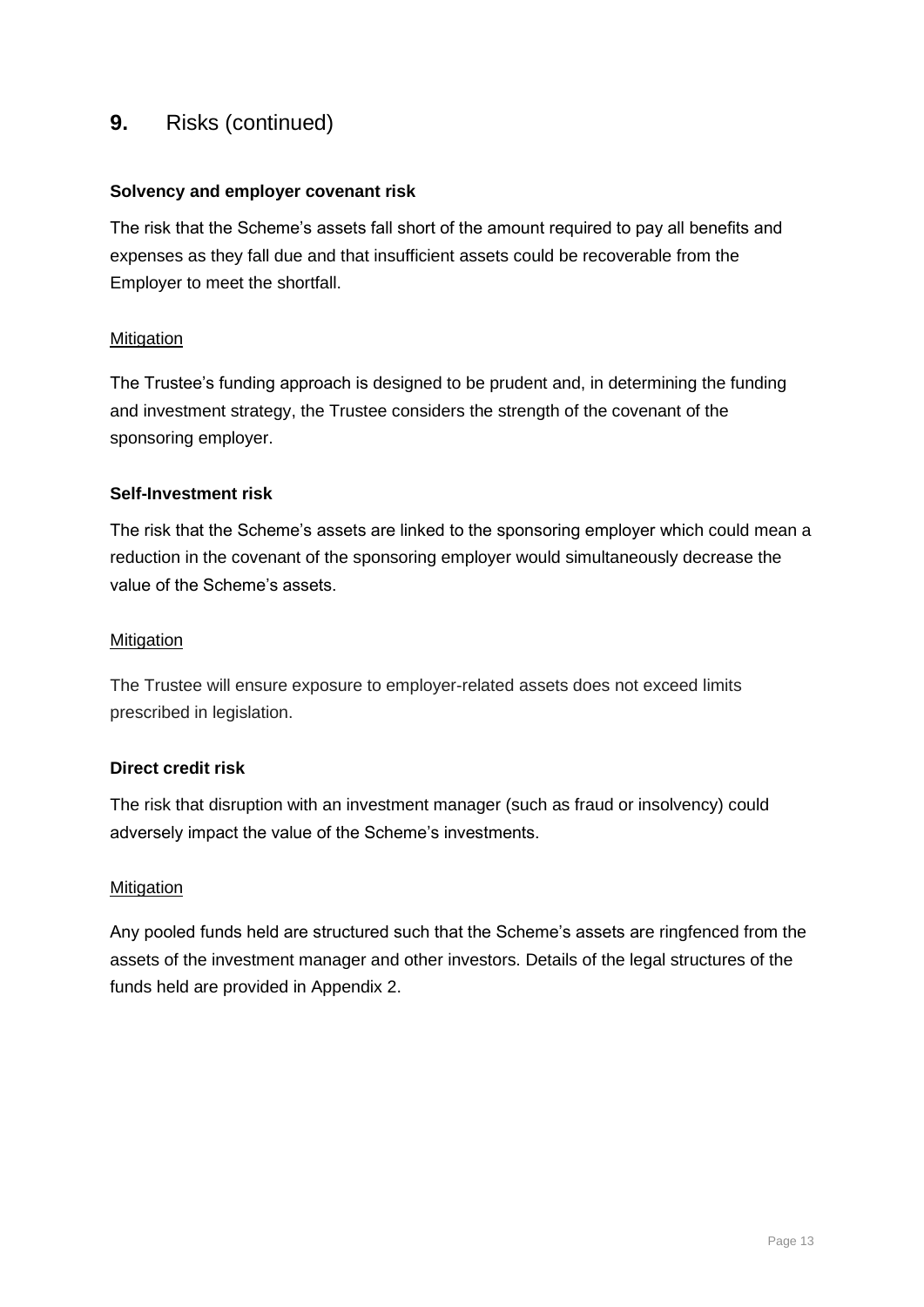### **9.** Risks (continued)

### **Interest rate risk and inflation risk**

The risk that movements in interest rates/expectations for future inflation will adversely impact the value of the Scheme's investments.

### **Mitigation**

Any assets held which have significant interest rate/inflation exposure will be selected to offset the sensitivity of the Scheme's liabilities to interest rate/inflation movements. This approach mitigates interest rate risk and inflation risk.

### **Liquidity Risk**

The risk that assets cannot be realised for cash when required.

### Mitigation

The Trustee will invest the majority of the Scheme's investments in funds which can be realised for cash at relatively short notice without incurring high costs. However, the Trustee recognises that the Scheme's liabilities are long-term in nature and that a modest allocation to less-liquid investments may be appropriate.

Details of the liquidity characteristics of the funds held are provided in Appendix 2.

### The Trustee will:

- review the investment risks faced by the scheme at least every three years;
- ensure the Scheme does not hold any direct employer-related assets and that any indirect exposure is expected to be less than 5% of total assets; and
- ensure that the majority of the Scheme's investments can be realised for cash at relatively short notice without incurring high costs.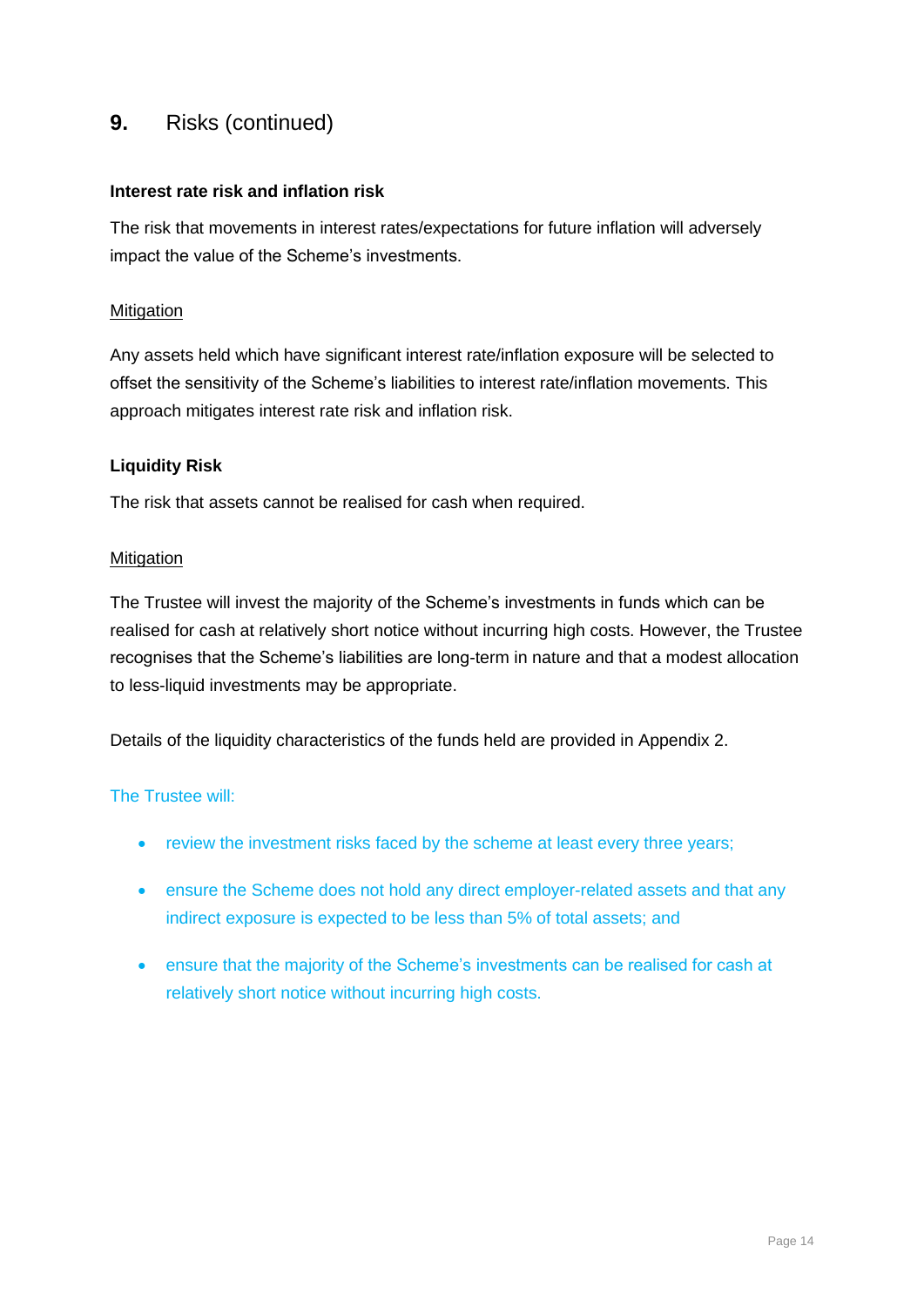# <span id="page-16-0"></span>**10.** Future Amendments

The Trustee will review this statement at least every three years and without delay after any significant change in circumstances or investment strategy.

The Trustee will consult with the sponsoring employer before amending this statement.

The Trustee will obtain and consider written advice from the Investment Adviser before amending this statement.

The principles set out in this Statement have been agreed by the Trustee on 31 December 2021.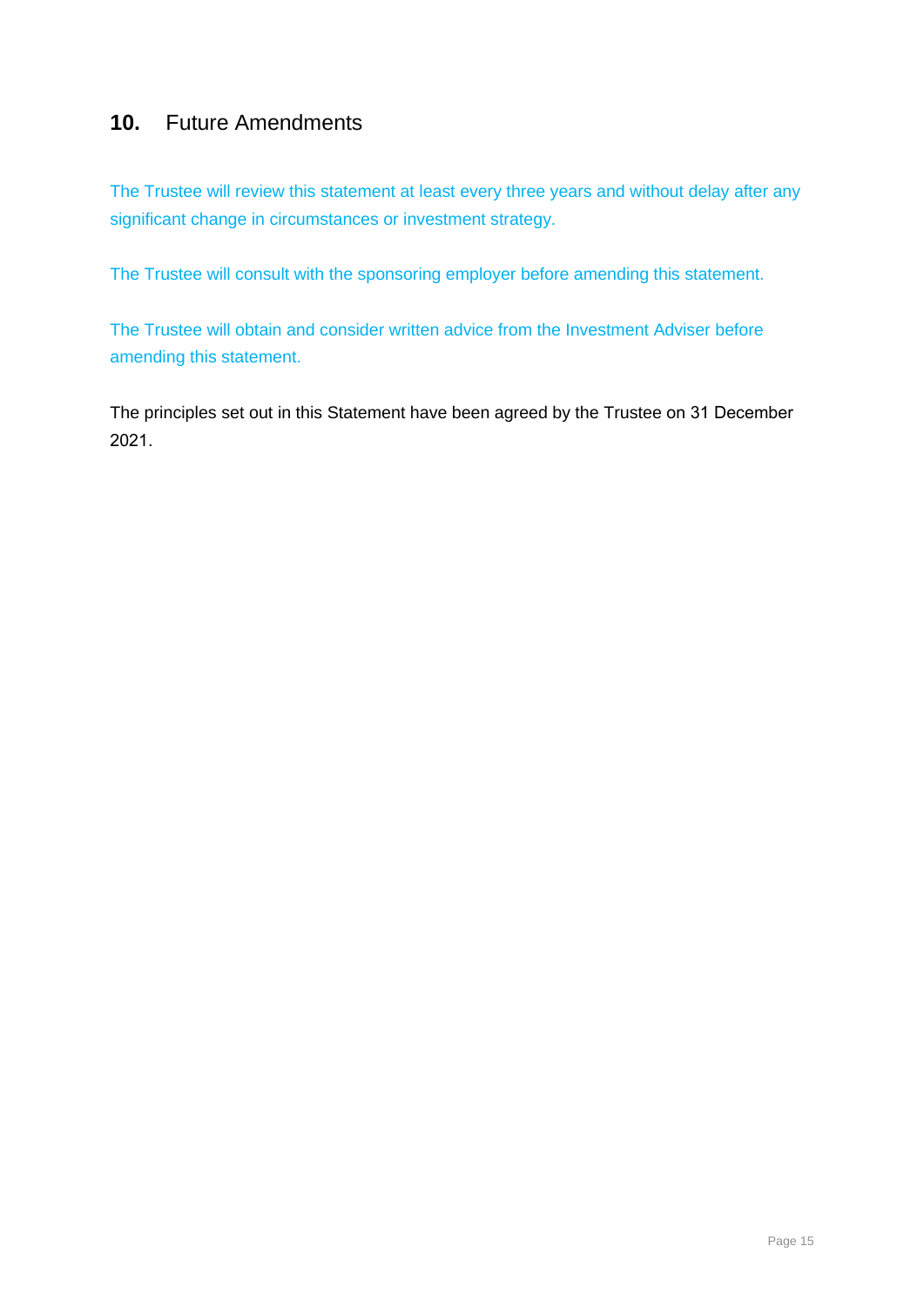# **Appendix 1:** The Trustee's Investment Strategy

### **Strategic Asset Allocation**

At the time of preparing this statement, the strategic split of the Scheme's assets is 100% in cash, and will shortly be invested in the LGIM Sterling Liquidity Fund as per Appendix 2.

The Trustee will regularly monitor the Scheme's funding level on an estimated SFO basis.

In addition, the Trustee may hold cash in the Trustee's bank account – particularly if it is to be used to make payments due in the short-term.

### **Investment Strategy Implementation**

The Strategic Asset Allocation set out above represents a temporary strategy for the Scheme. The strategy is expected to be changed in 2022 at which point the appendix will be amended to reflect the new strategy. All funds are currently held via the Mobius Life investment platform.

### **Additional Voluntary Contributions**

We have not yet received full details from the Scheme's previous administrator on the Scheme's current AVC arrangements, but will outline these when this appendix is next updated. They are currently held together with the other Scheme's investments.